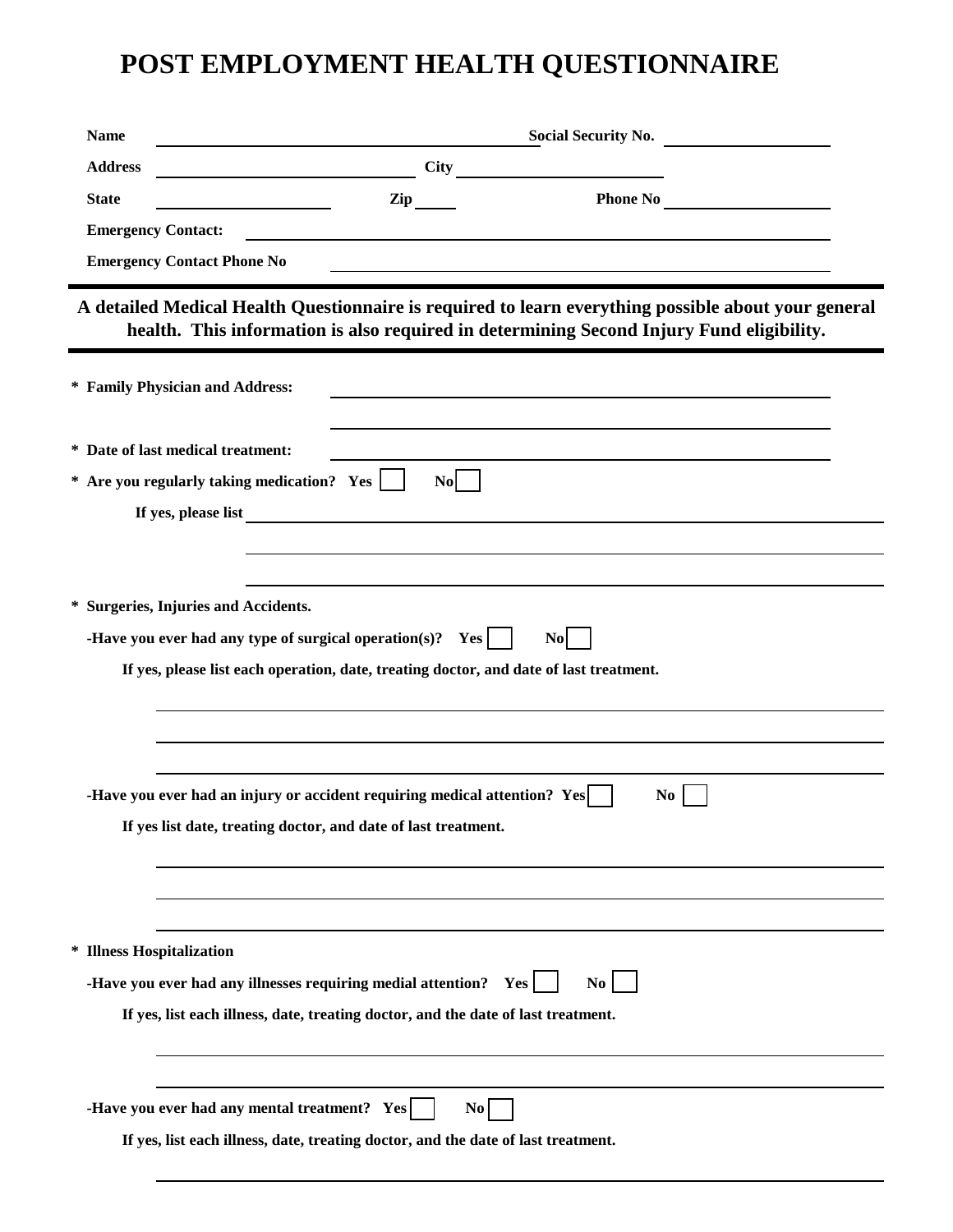| -Have you ever been hospitalized, other than what is listed above? Yes<br>N <sub>0</sub><br>If yes, list reason, date, treating doctor, and date of last treatment.                                                                                                                                           |
|---------------------------------------------------------------------------------------------------------------------------------------------------------------------------------------------------------------------------------------------------------------------------------------------------------------|
|                                                                                                                                                                                                                                                                                                               |
| * Allergies:<br>-Do you have an allergy to any medicine? $Yes$   No  <br>If yes, list each one <u>equal to the contract of the set of the set of the set of the set of the set of the set of the set of the set of the set of the set of the set of the set of the set of the set of the set of the set o</u> |
| -Do you have an allergy to other things such as foods, pollen, chemicals, etc.? Yes [<br>$\overline{N_0}$<br>If yes, list each one, what caused it and the year.                                                                                                                                              |
| * Are you under doctor's care at the present time? Yes<br>$\overline{N_0}$<br>If yes, explain                                                                                                                                                                                                                 |
| * Have you ever received radiation exposure for the medical treatment, worked with X-ray, radioactive interior asbestos o<br>$\vert$ No $\vert$<br>silicosis?<br>Yes  <br>If yes, please explain.                                                                                                             |
| * Have you worked in a dusty trade such as mining, foundry work, blasting, smelting, chemical industries, or<br>textile industries?<br>$\mathbf{N}\mathbf{o}$<br>Yes<br>If yes, please explain.                                                                                                               |
| * Have you ever had any ill effects from the type of work you have done? Yes<br>$\bf No$<br>If yes, please explain.                                                                                                                                                                                           |
| * Has you work ever been limited or restricted due to your health, accident or injury? Yes<br>$\mathbf{N}\mathbf{o}$<br>If yes, please explain.                                                                                                                                                               |
| * Have you ever filed for worker's comp. or received benefits as a result of an industrial injury or disease? Yes<br>If yes, please explain.                                                                                                                                                                  |
| * Have you ever been confined to bed or home due to illness or injury? Yes<br>$\bf{No}$<br>If yes, give approximate number of days lost from work and explain.                                                                                                                                                |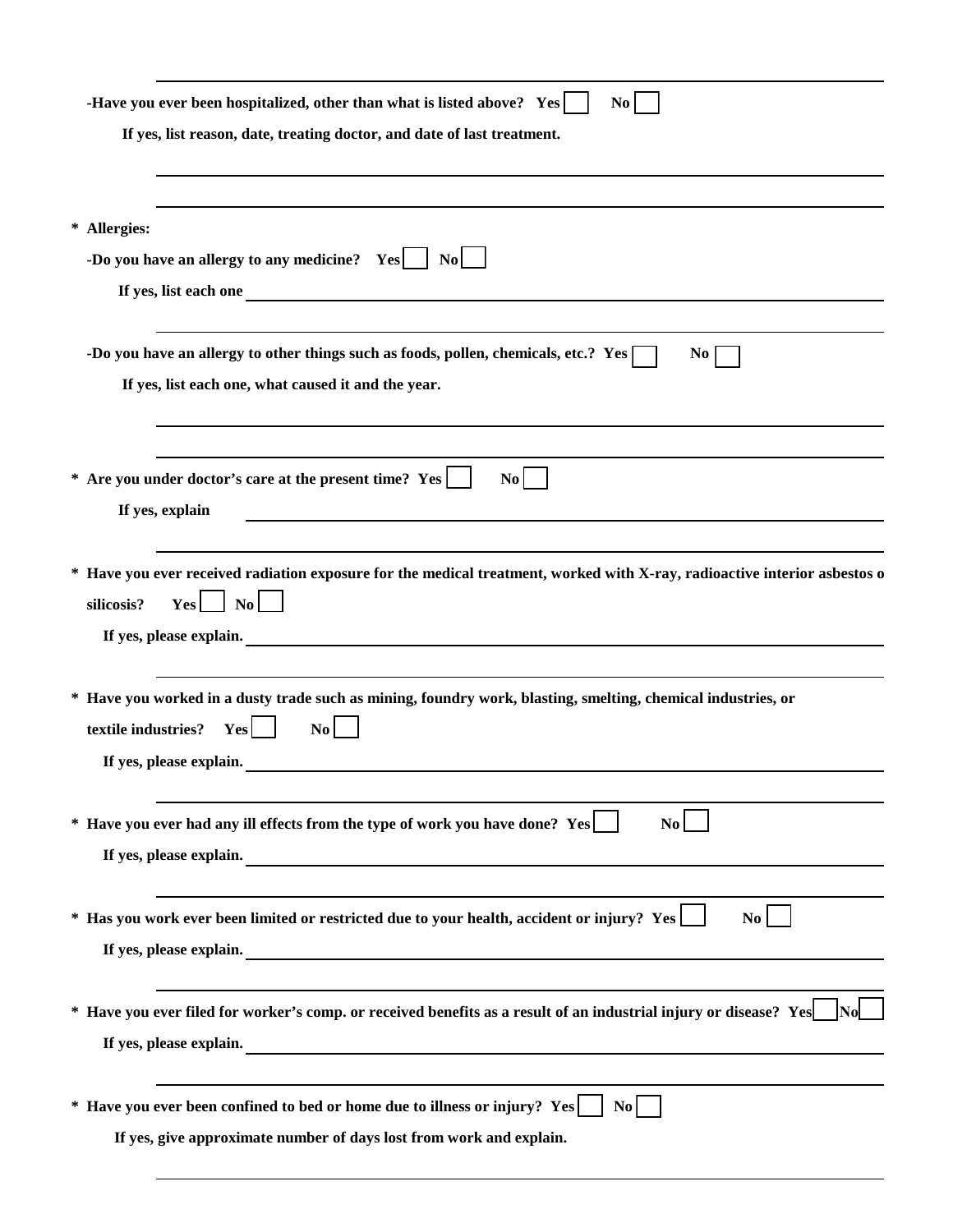| * Is there any type of work you cannot perform because of your health? Yes $\vert$ No                    |                                     |                                                           |                                                                                  |  |  |  |  |  |
|----------------------------------------------------------------------------------------------------------|-------------------------------------|-----------------------------------------------------------|----------------------------------------------------------------------------------|--|--|--|--|--|
| If yes, please explain.                                                                                  |                                     |                                                           |                                                                                  |  |  |  |  |  |
|                                                                                                          |                                     |                                                           |                                                                                  |  |  |  |  |  |
| * Have you ever received a pension or benefits from physical disability? Yes<br>$\overline{N_0}$         |                                     |                                                           |                                                                                  |  |  |  |  |  |
| If yes, please explain.                                                                                  |                                     |                                                           |                                                                                  |  |  |  |  |  |
|                                                                                                          |                                     |                                                           |                                                                                  |  |  |  |  |  |
| * Have you ever used any type of drugs in your lifetime? Yes                                             |                                     |                                                           | $\mathbf{N}\mathbf{o}$                                                           |  |  |  |  |  |
|                                                                                                          | If yes, please explain.             |                                                           |                                                                                  |  |  |  |  |  |
|                                                                                                          |                                     |                                                           |                                                                                  |  |  |  |  |  |
|                                                                                                          |                                     |                                                           |                                                                                  |  |  |  |  |  |
|                                                                                                          |                                     |                                                           | $\bf{No}$                                                                        |  |  |  |  |  |
| 18. Has any doctor ever treated you in your lifetime for drug usage? Yes                                 |                                     |                                                           |                                                                                  |  |  |  |  |  |
| If yes, please explain.                                                                                  |                                     |                                                           |                                                                                  |  |  |  |  |  |
|                                                                                                          |                                     |                                                           |                                                                                  |  |  |  |  |  |
| * Have you ever been treated for carpal tunnel? Yes<br>$\mathbf{N}\mathbf{o}$<br>If yes, please explain. |                                     |                                                           |                                                                                  |  |  |  |  |  |
|                                                                                                          |                                     |                                                           |                                                                                  |  |  |  |  |  |
|                                                                                                          |                                     |                                                           |                                                                                  |  |  |  |  |  |
| * Have you ever been treated for ganglion cysts? Yes                                                     |                                     |                                                           | $\mathbf{N}\mathbf{o}$                                                           |  |  |  |  |  |
|                                                                                                          |                                     |                                                           | If yes, please explain.                                                          |  |  |  |  |  |
|                                                                                                          |                                     | <u> 1989 - Johann Barnett, fransk politiker (d. 1989)</u> |                                                                                  |  |  |  |  |  |
|                                                                                                          |                                     |                                                           | * Do you have or have you ever been treated for any of the following conditions? |  |  |  |  |  |
|                                                                                                          | Yes                                 | N <sub>0</sub>                                            | Yes<br>No                                                                        |  |  |  |  |  |
| <b>Heart Trouble</b>                                                                                     |                                     |                                                           | <b>Lung Problems</b>                                                             |  |  |  |  |  |
| <b>Arthritis</b>                                                                                         |                                     |                                                           | <b>Emphysema</b>                                                                 |  |  |  |  |  |
| <b>Skin Rash</b>                                                                                         |                                     |                                                           | <b>Dizziness</b>                                                                 |  |  |  |  |  |
| <b>Diabetes</b>                                                                                          |                                     |                                                           | Rheumatism                                                                       |  |  |  |  |  |
| <b>Chest Pain</b>                                                                                        |                                     |                                                           | <b>Broken Bones</b>                                                              |  |  |  |  |  |
| <b>High Blood Pressure</b>                                                                               |                                     |                                                           | <b>Bone Disease</b>                                                              |  |  |  |  |  |
| <b>Ulcer</b>                                                                                             |                                     |                                                           | Hernia                                                                           |  |  |  |  |  |
| <b>Bursitis</b>                                                                                          |                                     |                                                           | <b>Epilepsy</b>                                                                  |  |  |  |  |  |
| <b>Tuberculosis</b>                                                                                      |                                     |                                                           | <b>Varicose Veins</b>                                                            |  |  |  |  |  |
| <b>Chicken Pox</b>                                                                                       |                                     |                                                           | <b>Dermatitis</b>                                                                |  |  |  |  |  |
| * Have you ever had problems with your back? Yes                                                         |                                     |                                                           | N <sub>o</sub>                                                                   |  |  |  |  |  |
| If yes, please complete the following:                                                                   |                                     |                                                           |                                                                                  |  |  |  |  |  |
| -List all problems & date                                                                                |                                     |                                                           |                                                                                  |  |  |  |  |  |
| -Doctor(s) who treated you                                                                               |                                     |                                                           |                                                                                  |  |  |  |  |  |
|                                                                                                          | -Employer at the time of treatment: |                                                           |                                                                                  |  |  |  |  |  |